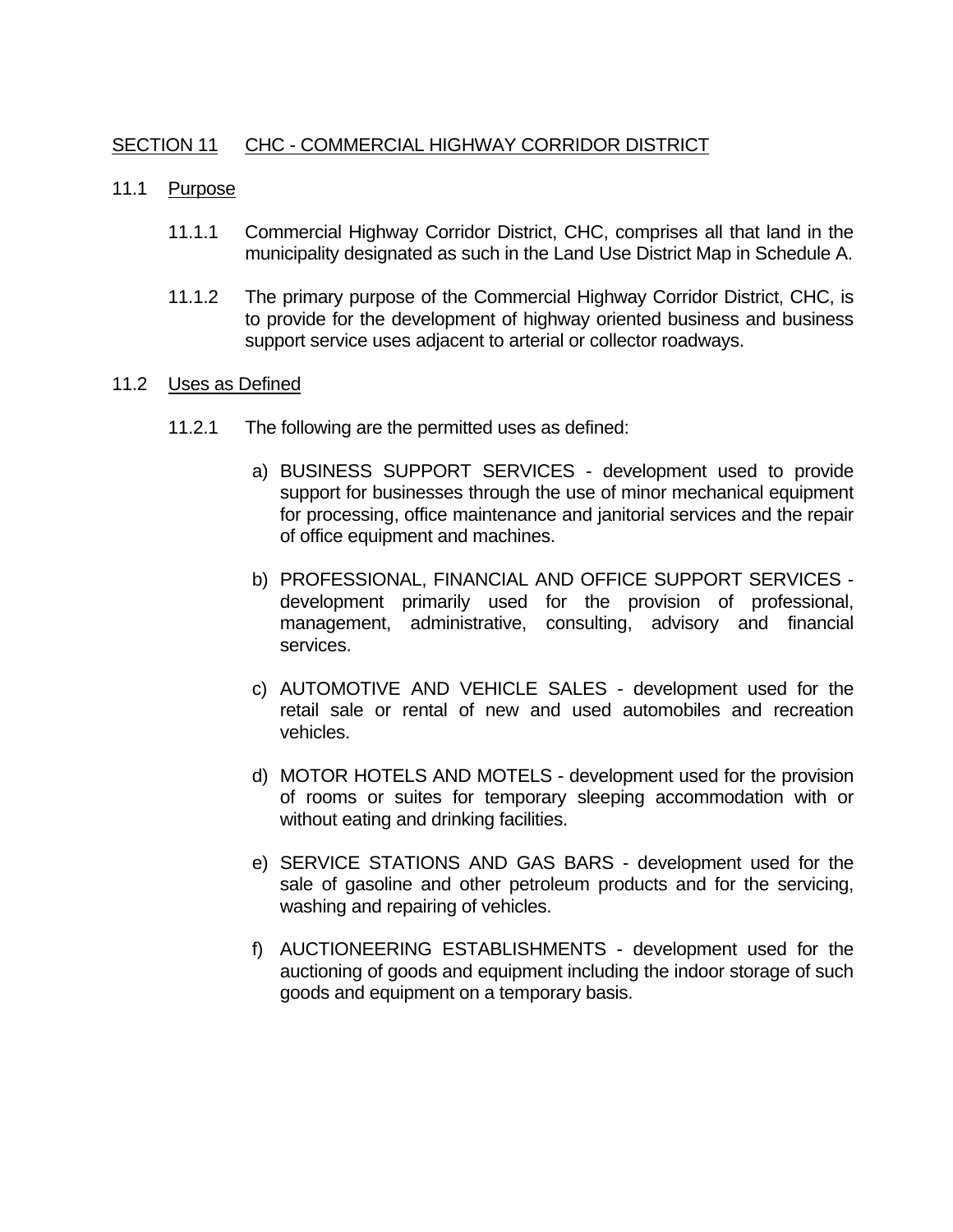- g) EQUIPMENT RENTALS development used for the rental of commercial, industrial and personal tools and equipment providing that such tools and equipment are stored inside the principal building.
- h) ACCESSORY BUILDING(S) development which is separate from the principal building and is normally incidental, subordinate and exclusively related to the principal building and located on the same lot.
- 11.2.2 The following are the discretionary uses as defined:
	- a) GENERAL INDUSTRIAL USES development used for the manufacture, processing, assembling, cleaning, repairing, storage, warehousing and distribution of materials, finished goods, products or equipment; or, combinations thereof.
	- b) RETAIL STORES development used for the retail sale of goods and services to the public.
	- c) DRIVE-IN BUSINESSES development providing rapid cleaning, lubrication or repair services, and rapid customer service for eating and drinking, offering a limited menu.
	- d) EATING AND DRINKING ESTABLISHMENTS development where prepared food and beverages are offered for sale to the public for consumption on the premises and may include live entertainment.
	- e) VETERINARY CLINICS development used for the medical treatment and care of small animals including temporary accommodation of such.
	- f) WAREHOUSE SALES development used for the wholesale or retail sale of goods provided that the goods are stored inside the principal building.
	- g) INDOOR RECREATION SERVICES development providing facilities within an enclosed building for sports and active recreation where patrons are predominantly participants and any spectators are incidental and attend on a sporadic basis.
	- h) INDOOR AMUSEMENT ESTABLISHMENTS development providing for table, alley or electronic games of more than 4 in number for entertainment within an enclosed building.
	- i) PUBLIC UTILITY BUILDINGS, STRUCTURES OR INSTALLATIONS development for public utility infrastructure purposes.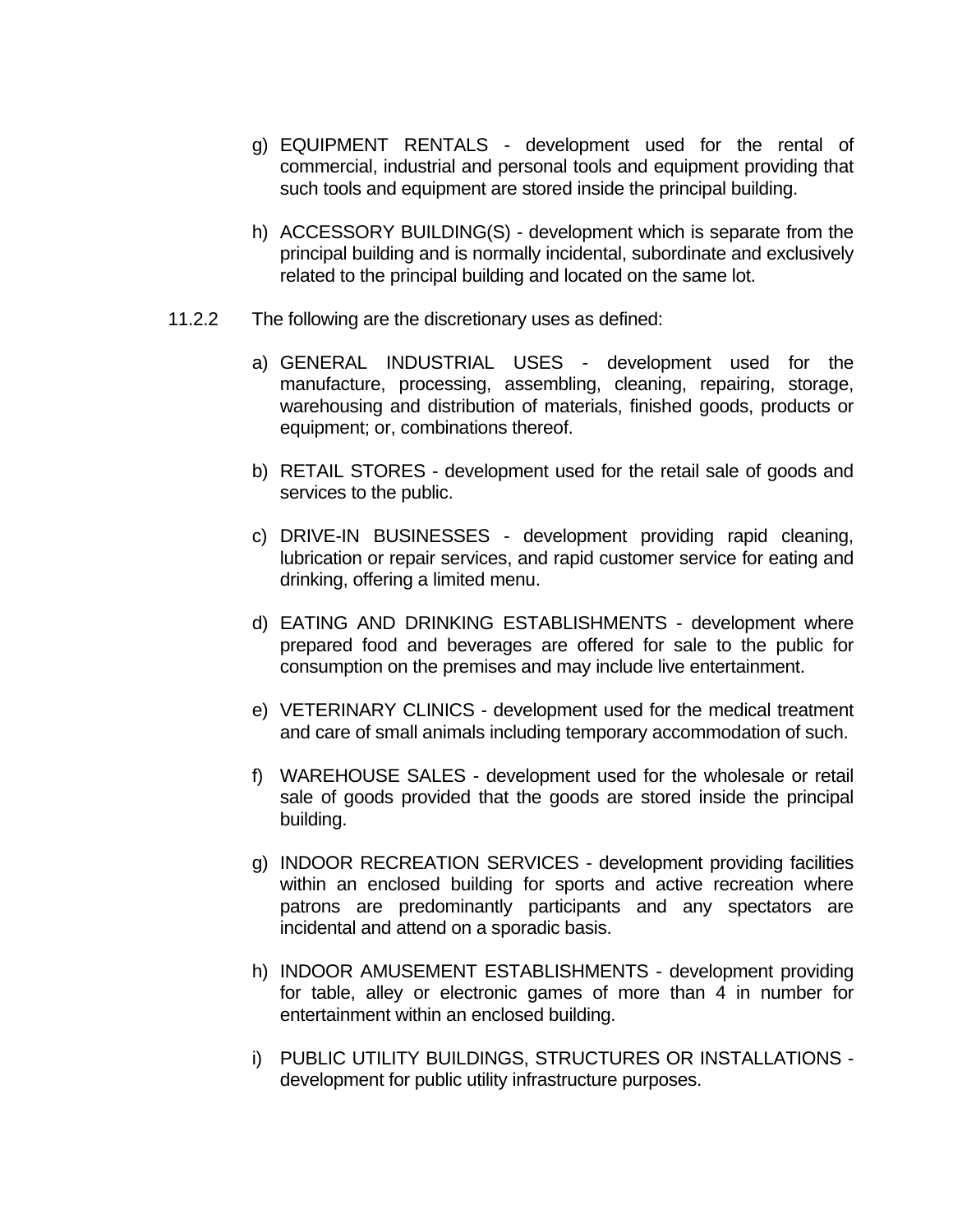j) AN HISTORICAL SITE OR RESOURCE - any work of nature or man, on any site as defined under the Historical Resources Act (Chapter H-8, RSA 1980 and amendments).

### 11.3 Regulations

- 11.3.1 The Lot
	- 11.3.1.1 The minimum width of the lot shall be 50 metres (164.04 ft).
	- 11.3.1.2 The minimum area of the lot shall be 0.40 hectares (.99 acres).
- 11.3.2 The Principal Building
	- 11.3.2.1 The maximum coverage of the principal building and any accessory buildings shall not exceed 35% of the lot area.
	- 11.3.2.2 The maximum height of the principal building shall not exceed 20 metres (65.6ft). The Development Officer, in his discretion, may vary the maximum height of the building to provide for French Village roof pitches.
	- 11.3.2.3 Minimum Floor Area N/A
- 11.3.3 Setbacks of Building
	- 11.3.3.1 The front yard setback shall be 7.5 metres (24.61 ft).
	- 11.3.3.2 The minimum side yard shall be 5.0 metres (16.40 ft).
	- 11.3.3.3 The minimum rear yard shall be 3.0 metres (9.8 ft).
	- 11.3.3.4 Notwithstanding any of the above setbacks, the requirements of the Alberta Building and Fire Safety Code shall apply, if those distances are greater.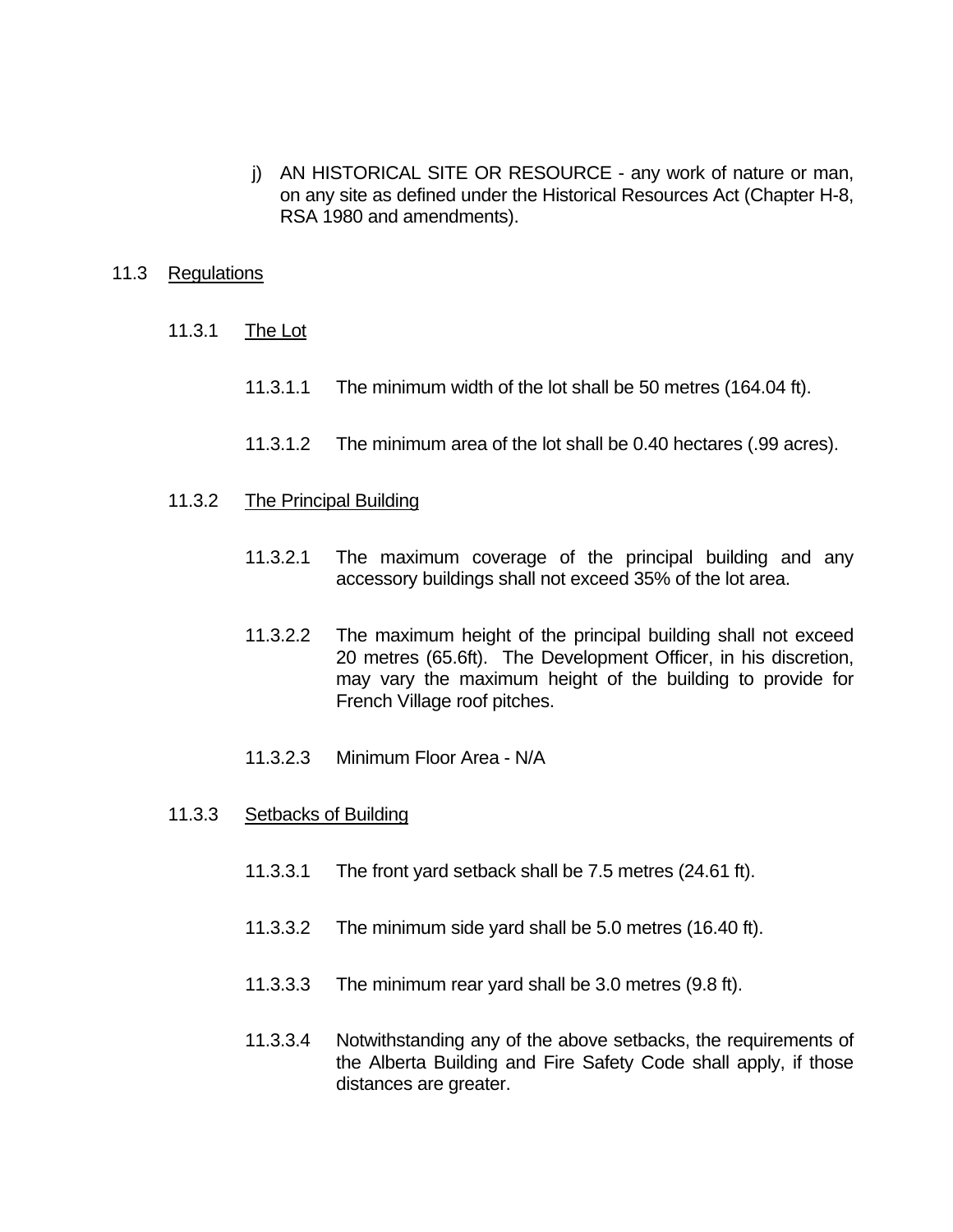### 11.4 On-Site Parking Area

- 11.4.1 A hard surfaced parking area shall be provided on the lot:
	- a) in the case where a development is for any one of the following uses:
		- i) a Motor Hotel or Motel,
		- ii) a Drive-In Business,
		- iii) an Eating and Drinking Establishment, or
		- iv) an Indoor Amusement Centre,

 there shall not be less than 7 stalls per 100 square metres (1,076.43 sq. ft) of gross floor area of the principal building;

- b) in the case where a development is for any use specified in Clauses 11.2.1 or 11.2.2 other than those referred to in Sub-clause (a) above, there shall be not less than 3 stalls per 100 square metres (1,076.43 sq. ft) of gross floor area of the principal building;
- c) where more than 50 stalls are provided on the site, parking stalls for disabled persons shall be provided in the ratio of one for every 100 or part thereof.

The minimum sizes of the areas shall be:

- 11.4.1.1 Except as provided in Clause 11.4.1.2, each required off-street parking space shall be a minimum of 2.6 metres (8.5 ft) in width, and a minimum of 5.5 metres (18.0 ft) in length, exclusive of access drives or aisles, ramps, or columns. Such spaces shall have a vertical clearance of at least 2 metres (6.56 ft). For parallel parking, the length of the parking spaces which shall be increased to 7 metres (23.0 ft), except that an end space with an open end shall be a minimum of 5.5 metres (18.0 ft).
- 11.4.1.2 For parking spaces other than parallel parking spaces, up to 16% of the required parking spaces may be of a length shorter than that required under Clause (1) above, to a minimum of 4.6 metres (15.09 ft).
- 11.4.1.3 Aisles shall be a minimum of 7 metres (23.0 ft) wide for 90 degree parking, 5.5 metres (18.0 ft) for 60 degree parking, and 3.6 metres (11.8 ft) wide for 45 degree and parallel parking.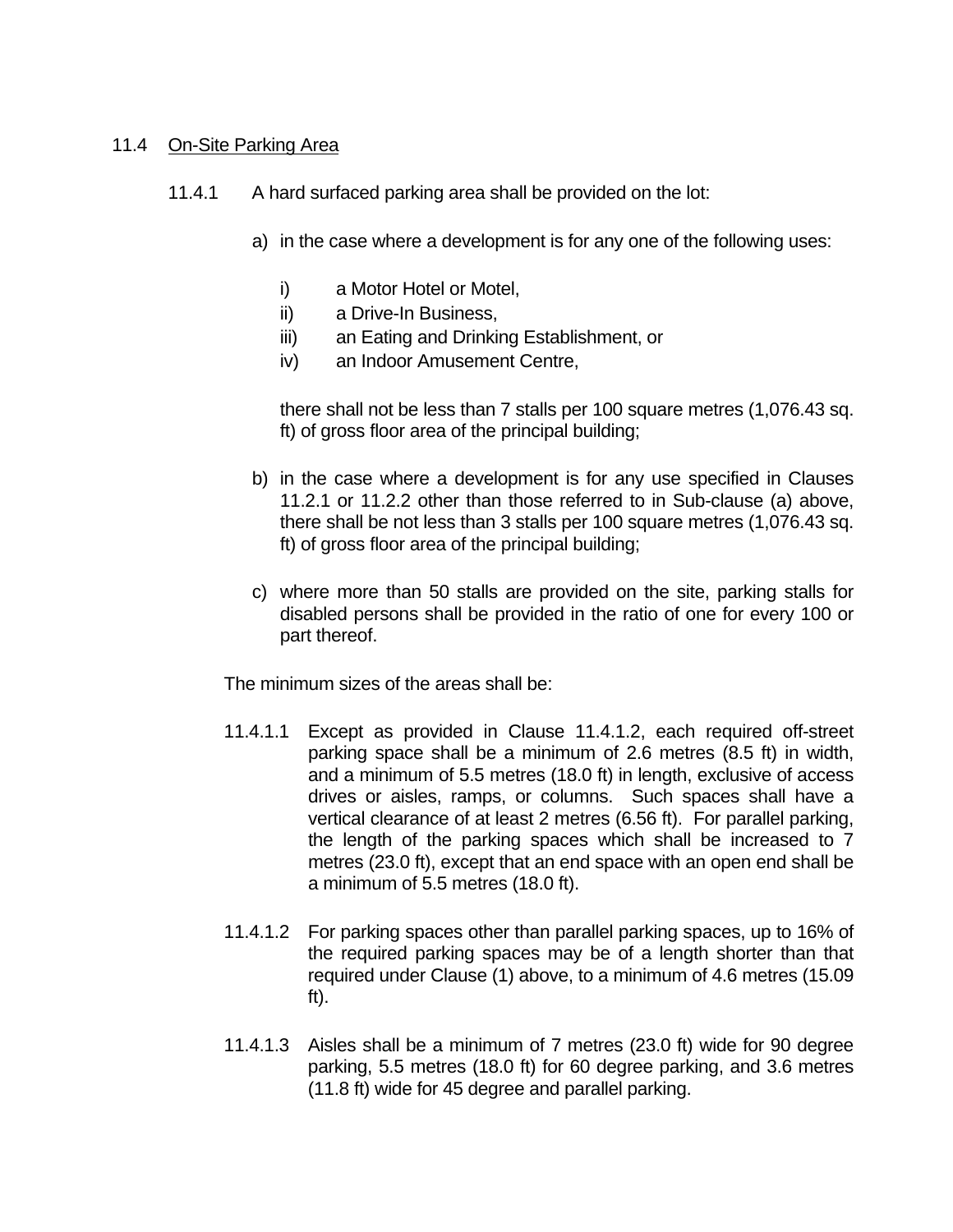- 11.4.1.4 Where parking spaces are located with access directly off a lane, the required width of the aisle may be reduced by the width of the lane, but the entire parking space must be provided on the site.
- 11.4.1.5 Where the use of a parking space is limited on both sides by a wall or a column, the unobstructed width from face to face of the obstructions shall be 3 metres (9.8 ft), and if in this case, a building door opens into the parking space on its long side, the unobstructed width shall be 3.3 metres (10.8 ft).
- 11.4.1.6 Where the use of a parking space is limited on one side by a wall or a column, the unobstructed width of the parking space shall be 2.7 metres (8.9 ft) and if in this case a building door opens into the parking space on its long side, the unobstructed width shall be 8 metres (9.8 ft).
- 11.4.2 Whether or not off-loading facilities are proposed to be provided on the lot, the Development Officer, in his discretion, may require that an unloading bay or bays be provided only at the rear or sides of the principal building.

# 11.5 On-Site Solid Waste Storage Area

- 11.5.1 A hard surfaced solid waste storage area shall be provided on the lot of not less than 0.5 square metres per 100 square metres (5.38 sq. ft per 1,076.43 sq. ft) of gross floor area, but in no case shall it be less than 6.0 square metres (64.59 sq. ft) in area.
- 11.5.2 The solid waste storage area shall be:
	- a) located only in the side or rear yard of the lot;
	- b) screened from view from the public roadway abutting the lot in accordance with Sub-clause 11.6.4 (b); and
	- c) provided with ready access to the public roadway abutting the lot.

#### 11.6 **Landscaping and Screening**

 11.6.1 The general landscaping of all undeveloped areas of the lot shall be effected through the planting of lawn, trees, shrubs, beds or other landscape components or a combination of any two or more of these, provided that: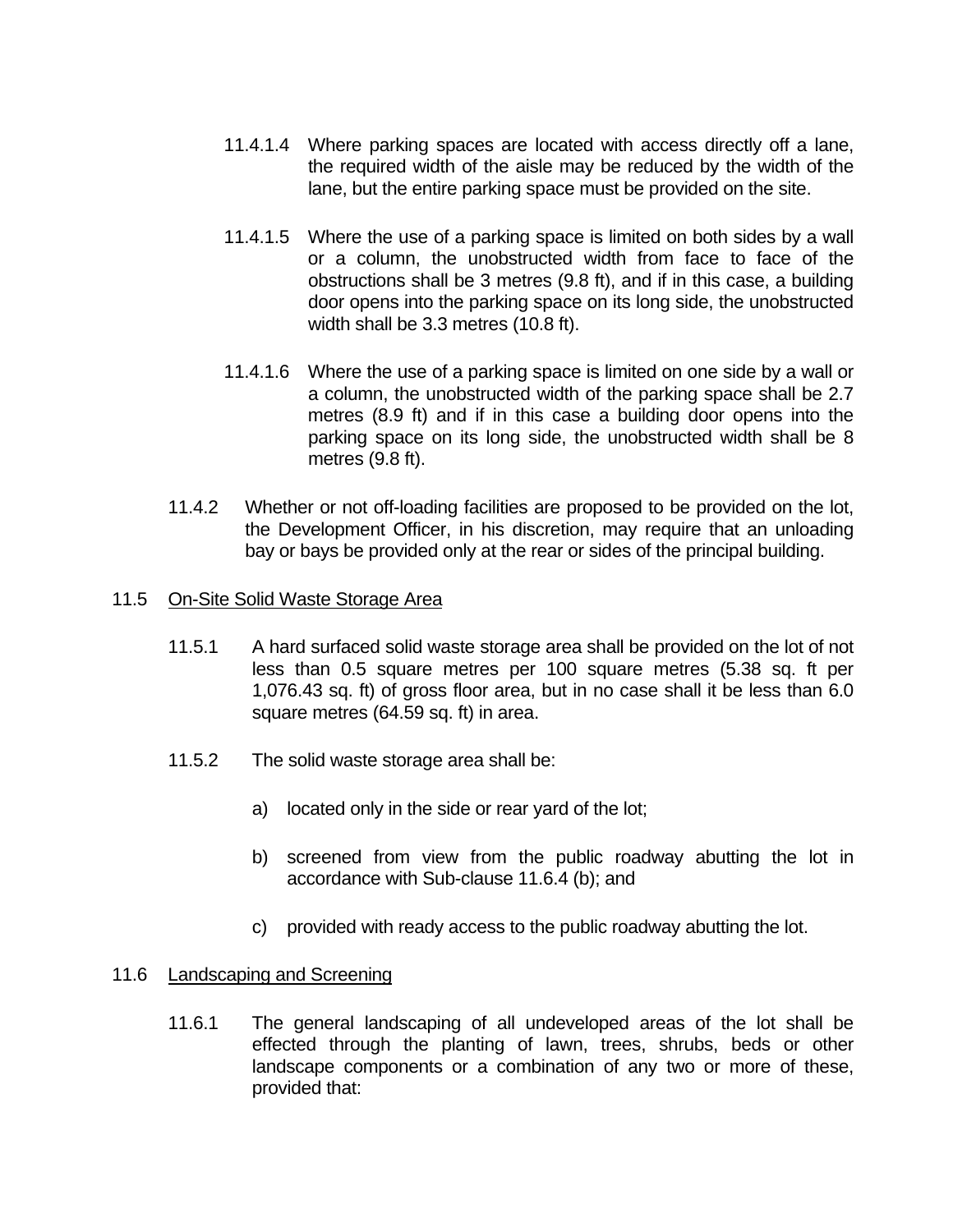- a) there shall be a minimum of 2 trees for each 100 square metres (1,076.43 sq. ft) of main floor area of the building;
- b) not less than 40% of the trees in a mix shall be coniferous;
- c) at the time of planting on the lot, each coniferous tree shall not be less than 1.8 metres (5.91 ft) in height, and each deciduous tree shall have a calliper of not less than 5 cm. (1.96 in.); and
- d) the overall landscape master plan shall be so designed as to ensure compliance with the provisions for on-site lot drainage.
- 11.6.2 The parking area or areas in the lot shall be so designed as to include landscaped islands or aisle dividing strips, provided that the islands or aisle dividing strips shall be not less than 1.2 metres (3.94 ft) in average width measured from the outside edges of the islands or aisle dividing strips.
- 11.6.3 A landscaped buffer strip separating the parking area from a front property line or a side property line or from both property lines of a lot shall be provided:
	- a) having an average width of not less than 4.0 metres (13.12 ft) where the buffer strip lies immediately adjacent and parallel to the front property line; or
	- b) having an average width of not less than 2.0 metres (6.56 ft) where the buffer strip lies immediately adjacent and parallel to a side property line.
- 11.6.4 A fence, wall or other kind of screening:
	- a) may be erected around the perimeter of a lot or portions thereof, and shall not exceed a height of:
		- i) 1.0 metre (3.28 ft) for that part of it to be erected in the front yard; and
		- ii) 1.8 metres (5.91 ft) for that part of it to be erected in the side yard and rear yard.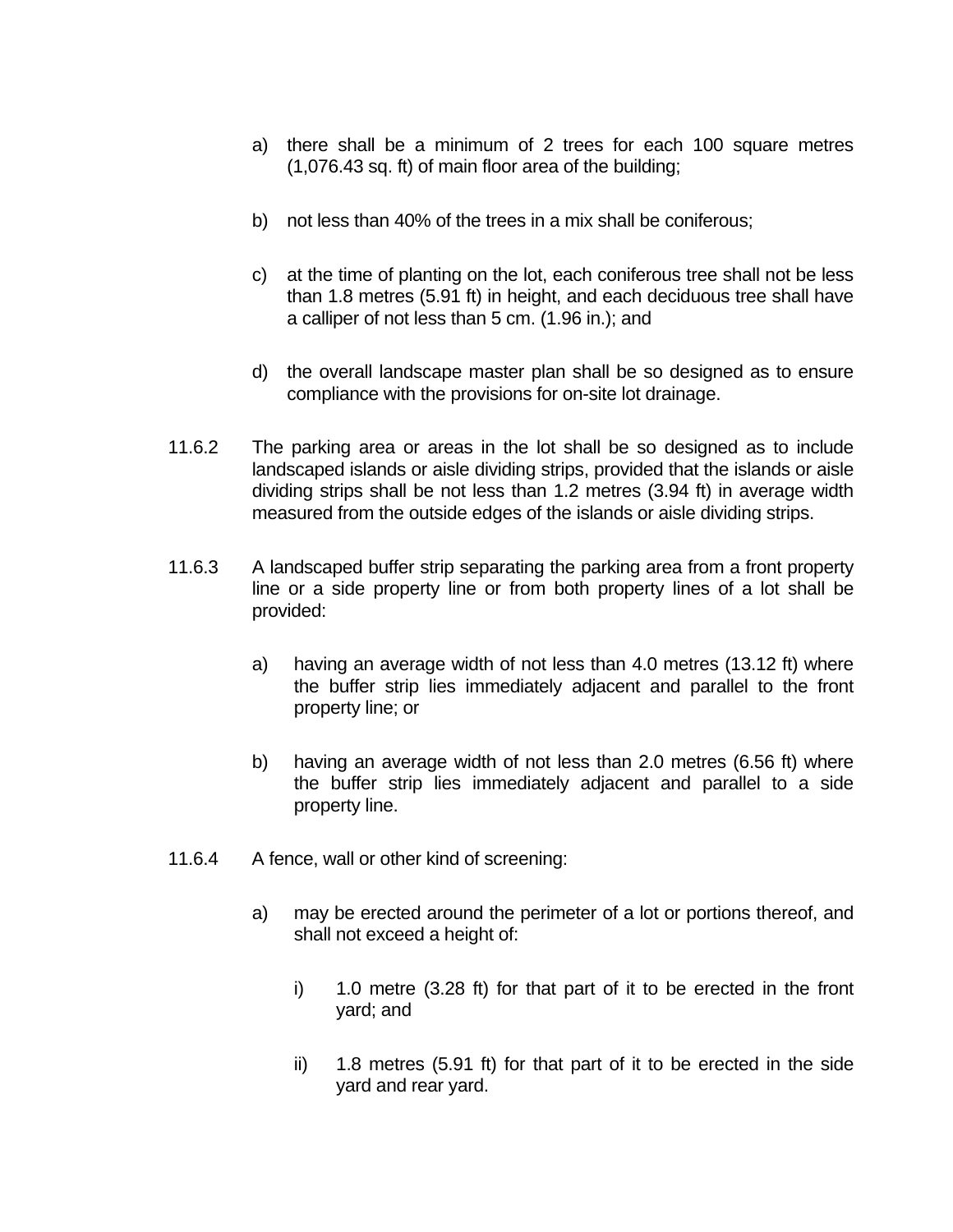- b) shall be required where the solid waste storage area on the lot would otherwise be visible from an abutting public roadway or walkway and shall be either 1.8 metres (5.91 ft) in height or the height of the waste storage receptacles, whichever is the greater.
- 11.6.5 The following provisions with respect to landscaping generally shall apply:
	- a) except for the planting of lawn, no landscaping shall be permitted near a curb cock, fire hydrant or utility pedestal;
	- b) no landscaping shall be permitted on municipal property except as provided in Clause 11.10;
	- c) no landscaping shall be permitted in a yard where in the opinion of the Development Officer it would affect the safety of pedestrians or the drivers of vehicles because of interference with visual sight lines;
	- d) with regard to grading a lot, no slope shall be designed that is less than 2% or more than 25%. Where slopes exceed 25%, a retaining structure may be required. Where a retaining structure exceeds 1.0 metres (3.28 ft), an Engineer's stamped drawing shall be submitted.
- 11.6.6 There should be a minimum of 15% of the total lot area provided as a landscaped area.

#### 11.7 Signage

- 11.7.1 Traffic control signs shall be in conformance with the manual of Uniform Traffic Control Devices for Canada, and as to location, shall be approved by the Town Engineer.
- 11.7.2 In no case shall a sign be higher than the maximum height approved for the land use district.
- 11.7.3 ENTRY/DIRECTIONAL An entry or directional sign may be fascia mounted, wall mounted or free-standing and shall not exceed 0.6 square metres (6.46 sq. ft) in area, the placement of which is not to exceed 2.0 metres (6.56 ft) in height above building grade.
- 11.7.4 FREE-STANDING SIGNS are permanently placed and not affixed to a building or fence and, shall be directly related to the use or development on that parcel. One sign is permitted for each free-standing building except that, at the discretion of the Development Officer, when the site is doublefronting or has in excess of 45 metres (147.63 ft), a second sign may be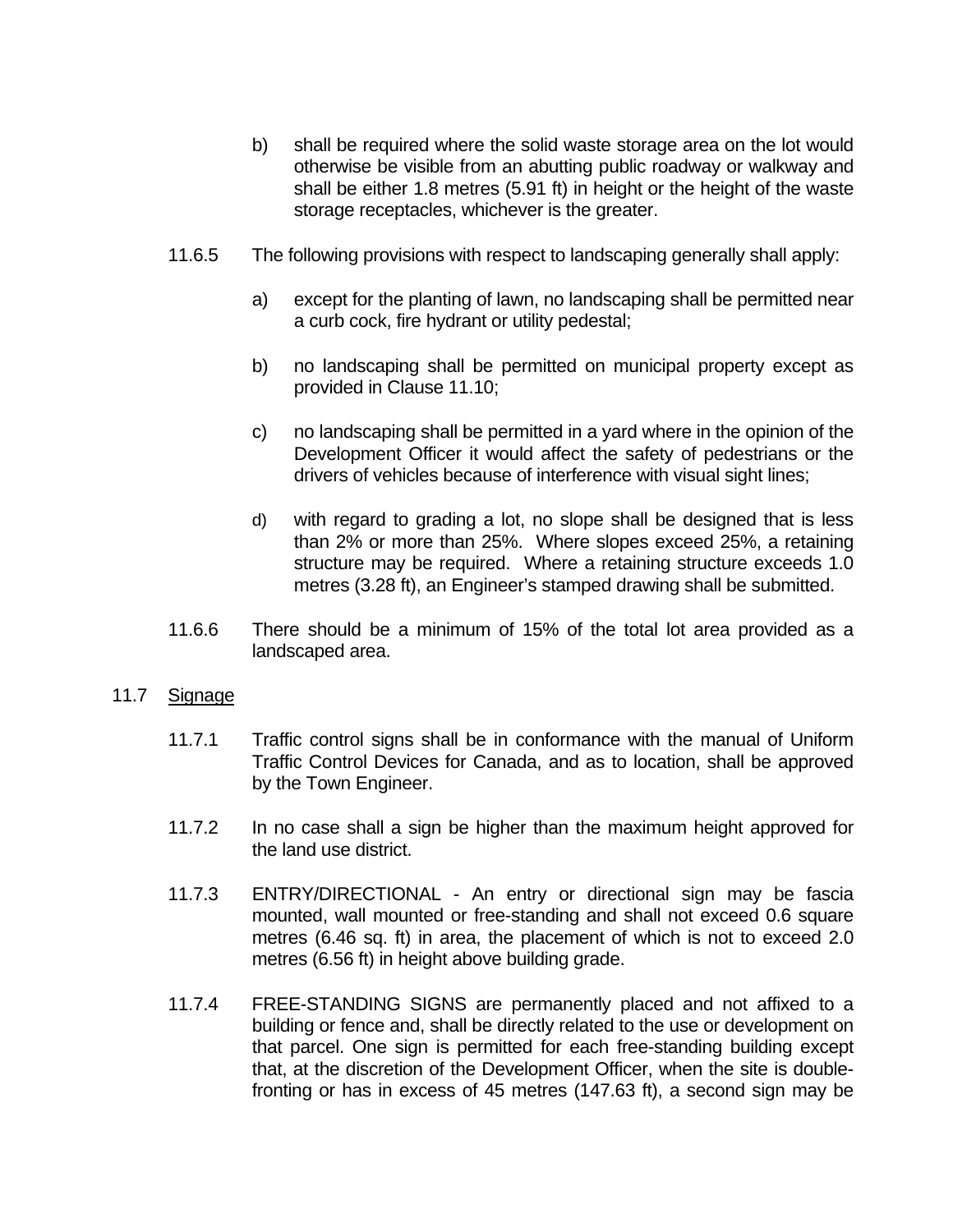permitted; however, in no case shall the signs be within 45 metres (147.63 ft) of each other.

 The signs may be either internally or externally illuminated but may not be flashing; and, shall not exceed:

- a) a height of 6.0 metres  $(19.68 \text{ ft})$ ;
- b) an area of 12.0 square metres (129.17 sq. ft).

 In addition to the above, permanent non-illuminated signs which are receptacles for promotion literature may be allowed at the discretion of the Development Officer, and may not exceed 2.0 square metres (21.53 sq. ft).

- 11.7.5 TEMPORARY FREE-STANDING SIGNS directly related to the use or development on that parcel shall be limited to:
	- a) One sign on an internal lot or two signs on a corner lot advertising a property for sale or rent, which shall be removed within one week after the sale or rental agreement has been entered into. Such signs shall not exceed 2.5 square metres (26.9 sq. ft), and no permit shall be required for such signs.
	- b) One sign on an internal lot or two signs on a corner lot advertising the construction of a building or phase of development which shall be removed when the development is completed. Such signs shall not exceed 9 square metres (96.8 sq. ft).
	- c) A-Frame/Folding signs advertising special events, hours of operation, etc. that are of short duration; located on that parcel shall not exceed 0.6 square metres (6.46 sq. ft), and no permit is required.
- 11.7.6 FASCIA/WALL SIGNS which are directly related to the use or development on that building, are attached to the building; and, may be illuminated; but, may not be flashing and shall not exceed:
	- a) a vertical height of 0.6 metres (1.97 ft) for fascia signs and 1.2 metres (3.94 ft) for wall signs;
	- b) a depth of 30 cm.  $(12 \text{ inches})$ ;
	- c) a horizontal dimension not greater than the building or bay the proprietor sign identifies.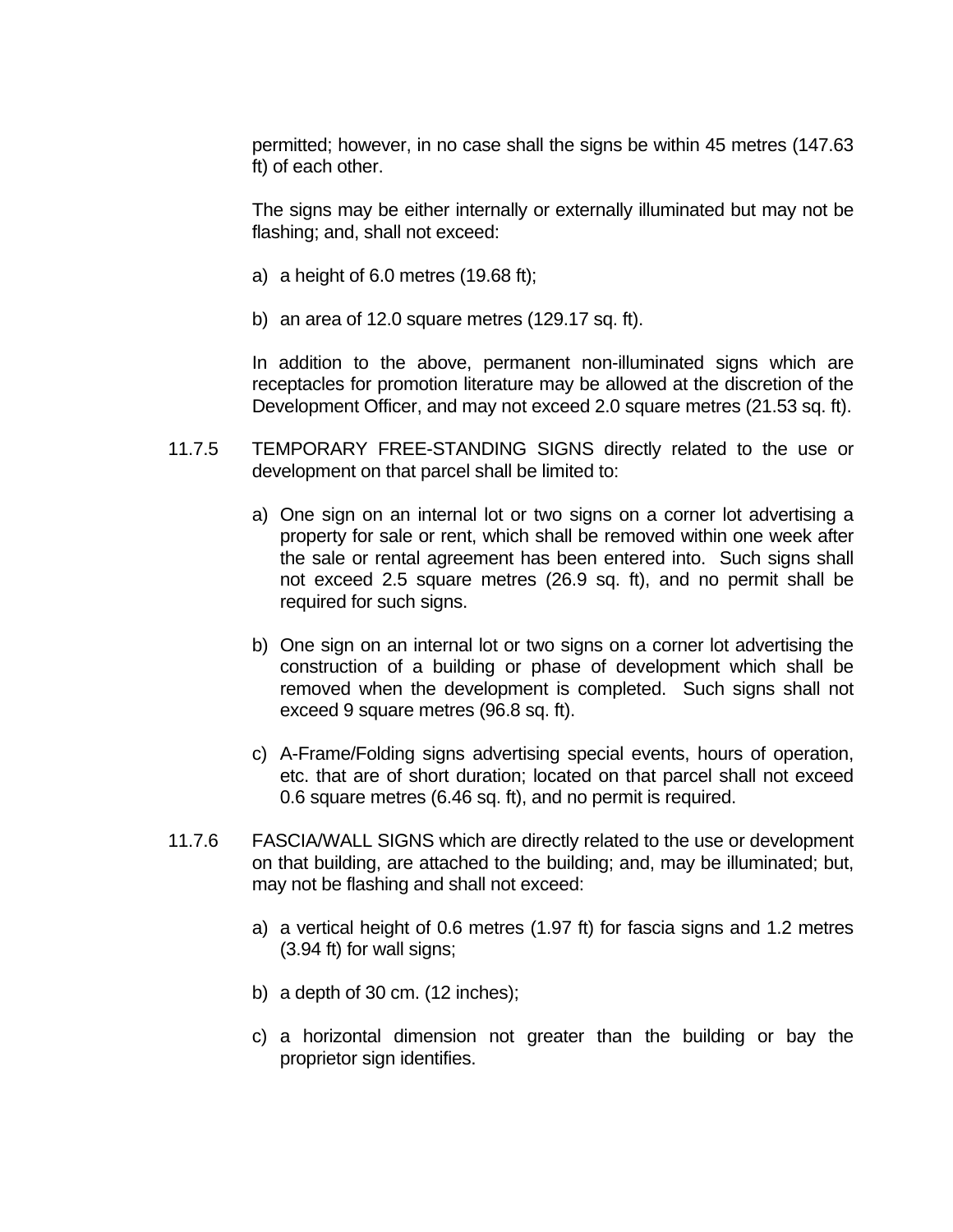A different sign shape may be approved by the Development Officer if it is accommodating a French style of signage, as described in the French Village Design Guidelines.

- 11.7.7 TEMPORARY OFF-SITE SIGNS are not allowed, except for A-Frame/Folding Signs or similar signs on a short term basis as follows:
	- a) Special events signs may be erected to advertise an upcoming event such as a bingo, fundraiser, blood donor clinic, dance, etc. Each event shall be allowed a maximum of 4 signs not exceeding 0.6 sq. metres (6.46 sq. ft.). Signs are permitted to be placed 48 hours in advance of the start of the event, and shall be removed within 24 hours after the close of the event.
	- b) Signs for election campaigns shall not exceed 0.6 sq. metres (6.46 sq. ft.) in area and are allowed anywhere in Town including municipal boulevards and parks provided that:
		- i) Such signs are removed within 2 days after the election date;
		- ii) Such signs do not obstruct or impair vision of traffic;
		- iii) Such signs are not attached to utility poles or other municipal structures.

No permit is required.

- c) Fines for violating any of the above regulations are contained in the General Penalties Bylaw #392-93 of the Town of Beaumont.
- 11.7.8 PROJECTING SIGNS which are directly related to the use or development in that building, project at right angles from a building. One sign per building or tenant located directly over the proprietor's bay or area is allowed. The signs shall not exceed:
	- a) an area of 2.5 square metres (26.91 sq. ft);
	- b) have a clearance of at least 2.4 metres (7.9 ft) and in no case shall extend over the front property line.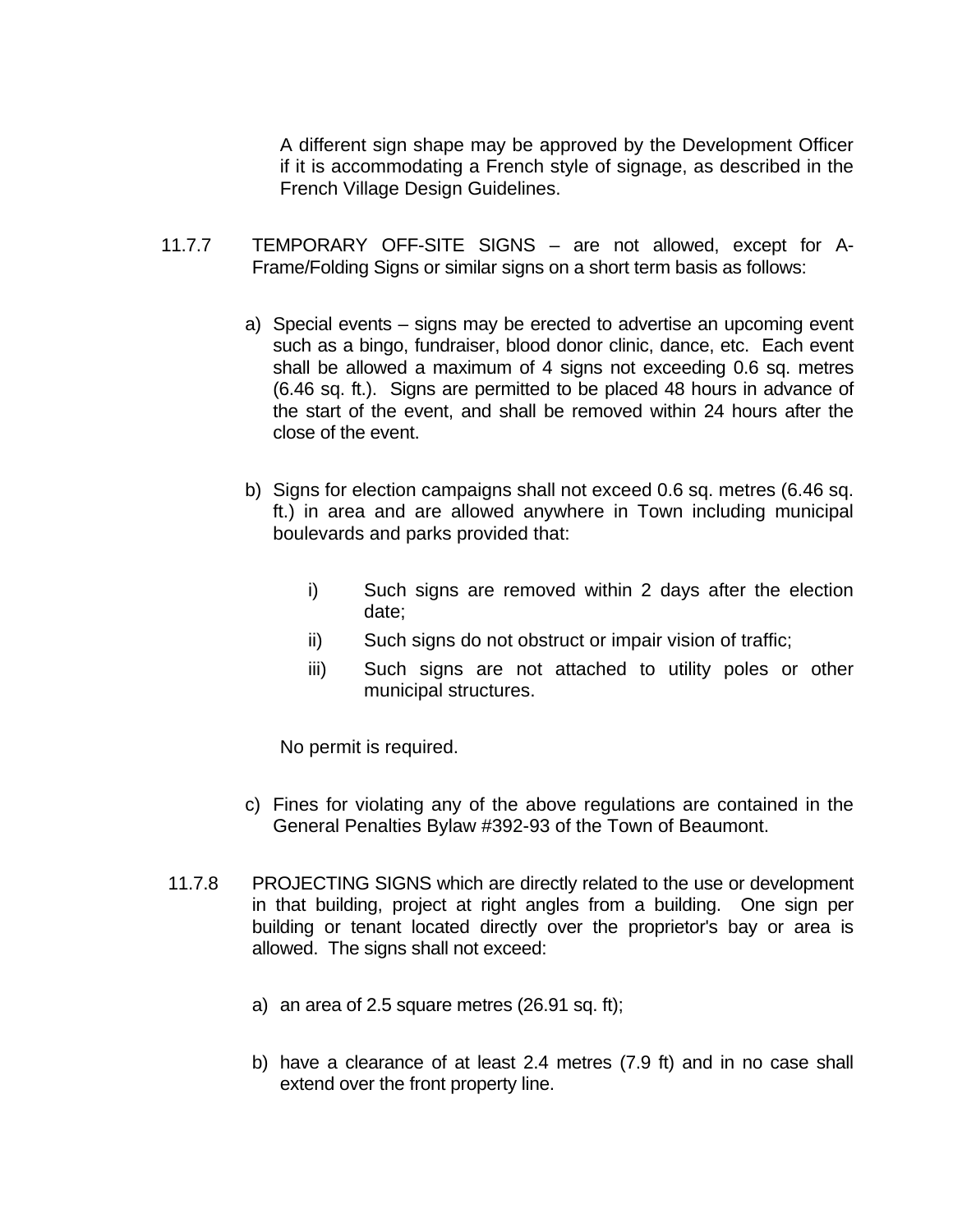- 11.7.9 CANOPY/AWNING SIGNS which are directly related to the use or development in that building, project from a structure or building and may provide protection from rain or sun for pedestrians. A canopy sign shall:
	- a) have a clearance of not less than 2.4 metres (7.87 ft) between the bottom of the canopy and the sidewalk, walkway or ground level;
	- b) where it projects over a sidewalk, project a minimum of 1.2 metres (3.94 ft) and shall not project within 0.5 metres (1.6 ft) of the carriageway of the street.
- 11.7.10 BANNER SIGN means a sign which is not permanently anchored and which by their nature, can be readily removed to serve another purpose in another location. Banner signs shall:
	- a) advertise goods, services, community activities, social functions and fundraising activities, but may not be limited to the above, at the discretion of the Development Officer;
	- b) be granted, by permit, one per business, for the purpose of announcing a special event, sale or other function;
	- c) a sign permit granted under subsection (b) shall specify the period of time during which the sign is permitted to be displayed, but shall not exceed a period of fourteen (14) days;
	- d) banner signs for commercial purposes shall not exceed:
		- i) a vertical height of 0.6 metres (1.97 ft);
		- ii) a horizontal dimension not greater than the building or bay the sign pertains to.
	- e) the size of banner signs advertising community activities and fundraisers shall be determined at the discretion of the Development Officer;
	- f) permits will not be granted for more than six occurrences in one calendar year for each business. The minimum length of time between occurrences shall be fourteen (14) days;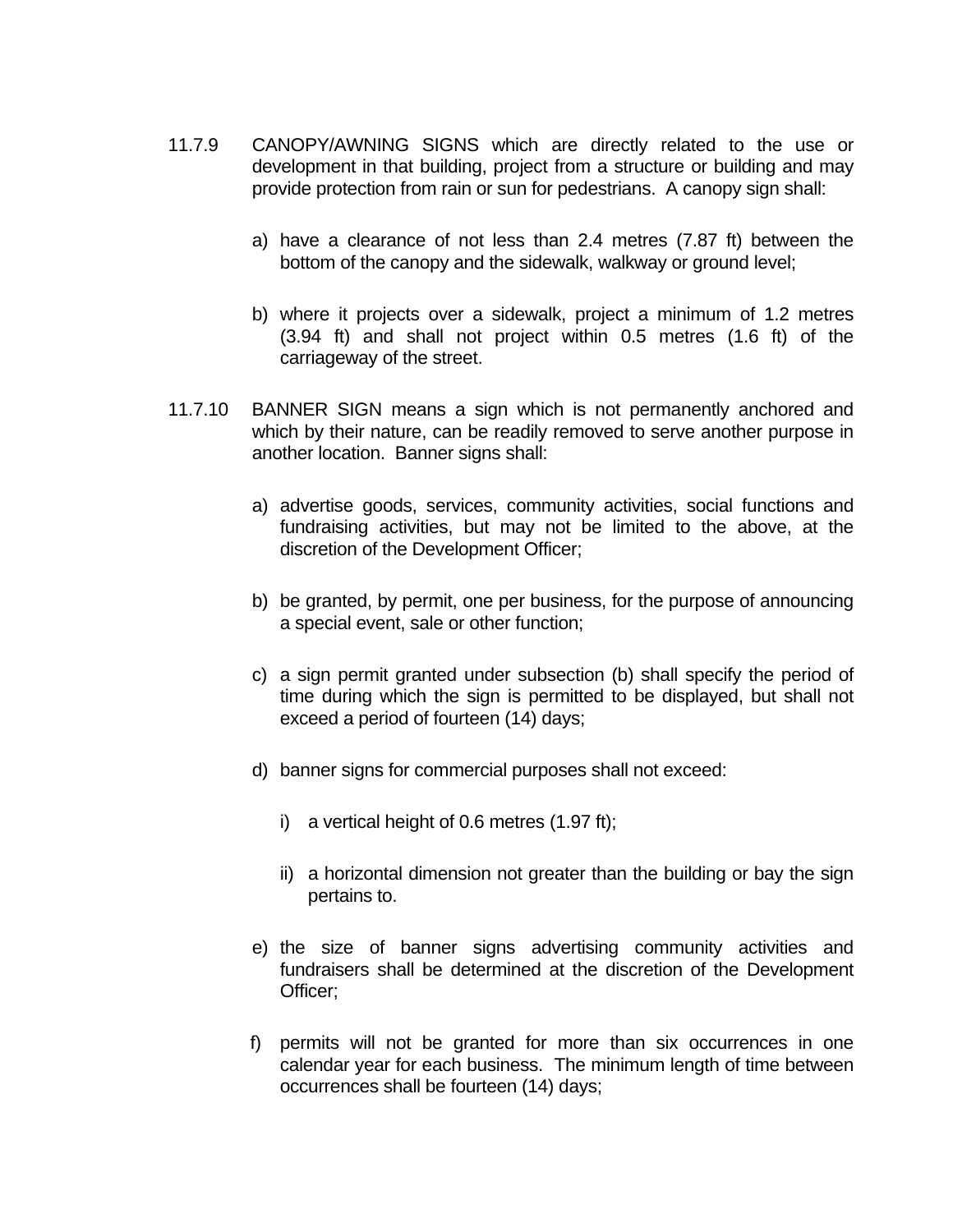- g) authorization to locate a banner sign must be obtained from the owner of the building (if not the applicant); the owner of a lot where the sign is to be placed on a vacant lot; or, the Town where the sign will be located within a road right-of-way or on public property.
- 11.7.11 MISCELLANEOUS Portable, Temporary, Off-site and Billboard signs are not permitted except as otherwise allowed in this district.
- 11.7.12 No sign shall be allowed to, in the opinion of the Development Officer become unsightly, or in such a state of disrepair as to constitute a hazard. Pennant signs shall be removed as soon as they become faded, torn or tattered.
- 11.7.13 The area around sign structures shall be kept clean and free of overgrown vegetation and free from refuse material.
- 11.7.14 Quality, aesthetic character and finishing of sign construction shall be to the satisfaction of the Development Officer.
- 11.7.15 No sign shall be of such size or design as to, in the opinion of the Development Officer, obstruct the vision of persons using roads abutting the parcel.
- 11.7.16 Where, in the opinion of the Development Officer, a proposed sign in this district might be objectionable to a resident in an adjacent residential district, the Development Officer may impose such other regulations as he feels would protect the interests of residents.

#### 11.8 Boulevards

- 11.8.1 The owner of a lot shall construct the boulevard abutting his property by excavating, backfilling, levelling or consolidating to final grade and seed or perform other works that may be necessary to construct a turf boulevard provided that all work shall be entirely at the owner's expense.
- 11.8.2 Any development other than the construction of a turf boulevard under Clause 11.8.1 requires a Development Permit or License of Occupation. Any construction, planting or other development authorized by a Development Permit shall be done at the owner's risk and any damage to municipal services caused by the construction, growth, removal or maintenance of such development shall be the responsibility of the owner.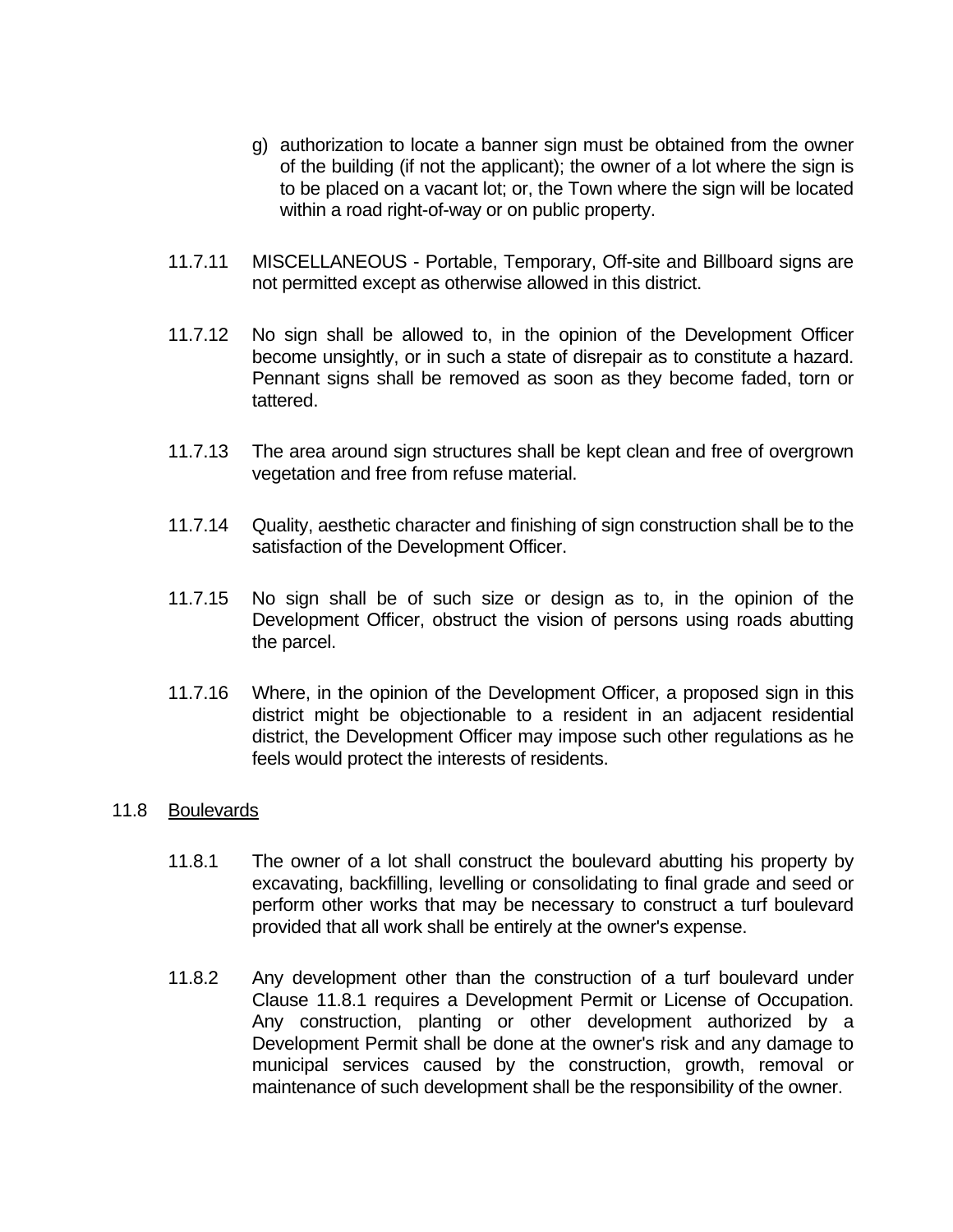- 11.8.3 Every owner or occupant of land shall be responsible for maintaining any development allowed by Clauses 11.8.1 and 11.8.2 and controlling the weeds on boulevards owned by the Town abutting his property.
- 11.8.4 When subsequent to the planting on a boulevard referred to in Clause 11.8.1, the Municipality installs a public utility across or along the boulevard or does other work on the boulevard, the Municipality is not liable to replace any tree, shrub, lawn or other constructed improvement which may have had to be removed in the construction of the utility or other work.
- 11.8.5 No person, without authorization from the Development Officer, shall remove or cause to be removed, any tree or shrub on a boulevard, and any person removing or causing to be removed such plant material from a boulevard, may be, at the discretion of the Development Officer, liable to pay the cost of the replacement of the material and associated works necessary to restore the boulevard to its original condition.
- 11.8.6 Where a tree or shrub planted on private property is broken or uprooted and the tree or shrub or portions of them fall on a boulevard or other property owned by the Municipality, the owner of the tree or shrub shall be liable for the removal of the defective material from the boulevard or other property of the Municipality.
- 11.8.7 In the event that the Town has costs in accordance with any of the provisions of 11.8 to be paid by the owner, then the amount if unpaid may be added to the Tax Roll and collected in the same manner as taxes.

# 11.9 Additional Regulations - Miscellaneous

- 11.9.1 The following regulations shall apply to all permitted and discretionary uses:
	- a) the general design of the Commercial Highway Corridor District shall be in keeping with the French Village Design Guidelines;
	- b) where in the opinion of the Development Officer there will be excessive noise, smoke, steam, odour, glare, dust, vibration or other noxious emissions or containment of hazardous materials from the proposed development that would: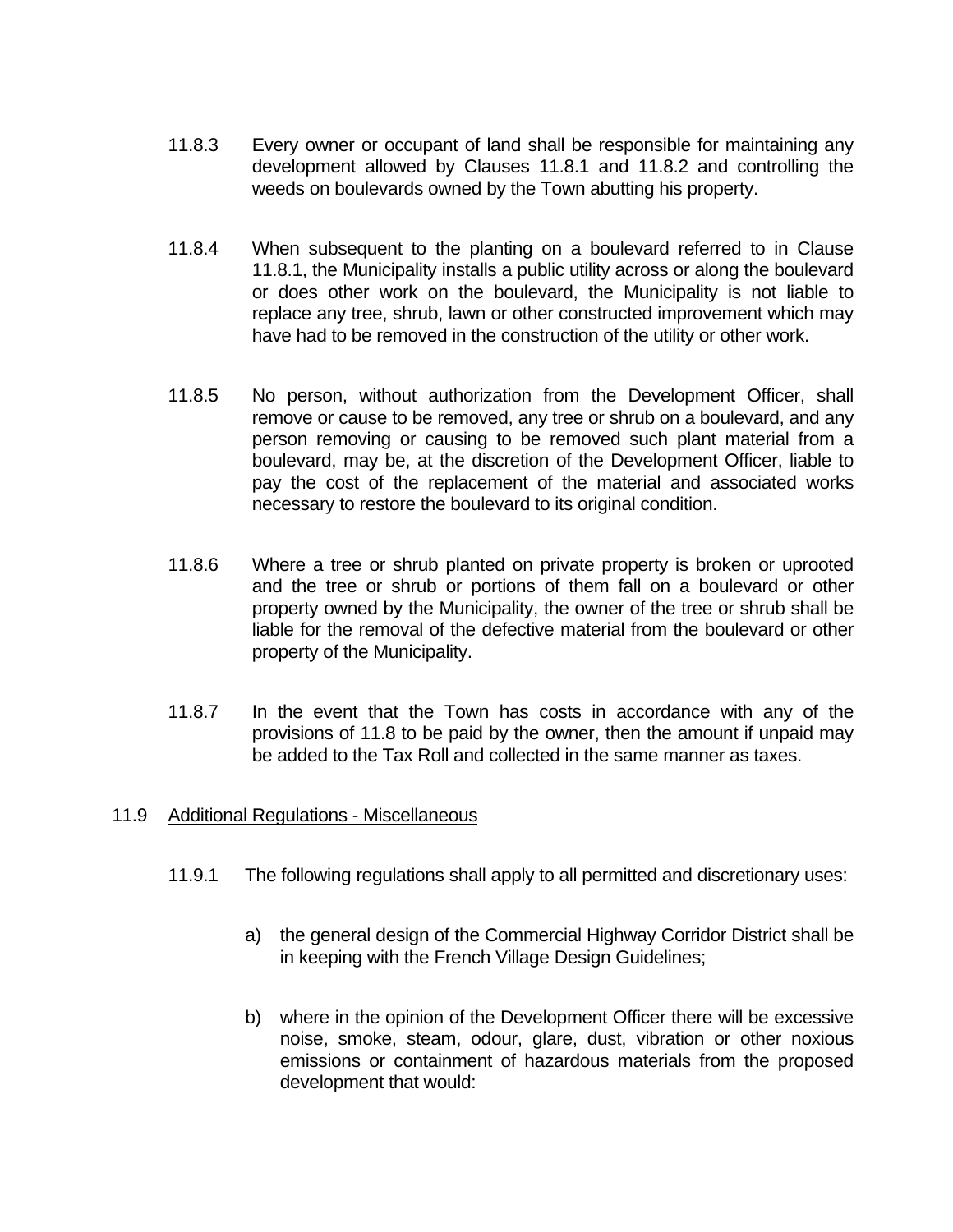- i) unduly interfere with the amenities of the business community;
- ii) materially interfere with or affect the enjoyment or value of the adjoining properties;
- a Development Permit shall not be issued.
- c) the Development Officer may require that exposed projections outside a principal building or any accessory building in an CHC District such as transformer ducts, cooling towers, materials handling equipment, and other electrical or mechanical equipment be screened from view from any public roadway other than a lane, or from an adjacent site if in his opinion such projections are inconsistent with the character and appearance of surrounding development.
- 11.9.2 The exterior finish on all buildings shall be of permanent material to the satisfaction of the Development Officer.
- 11.9.3 A temporary mobile unit sales office (no sewer or water hook-up for temporary units) may be placed on a lot; however, setbacks relating to other buildings in the district shall be complied with and the unit must not be unsightly or detract from the amenities of the area.
- 11.9.4 The height of an accessory building shall not exceed 5 metres (16.40 ft) from the building grade.
- 11.9.5 No person shall keep or permit in any part of a site in any commercial district:
	- a) any dismantled or wrecked vehicles for more than 14 successive days;
	- b) an excavation, storage or piling up of materials required during the construction stage unless all necessary safety measures are undertaken. The owner of such materials or excavations must assume full responsibility to ensure the situation does not prevail any longer than reasonably necessary to complete a particular stage of construction work, and under no circumstances may a person place materials on an adjacent property;
	- c) during construction the owner must provide a bin or similar container for construction debris satisfactory to the Development Officer.